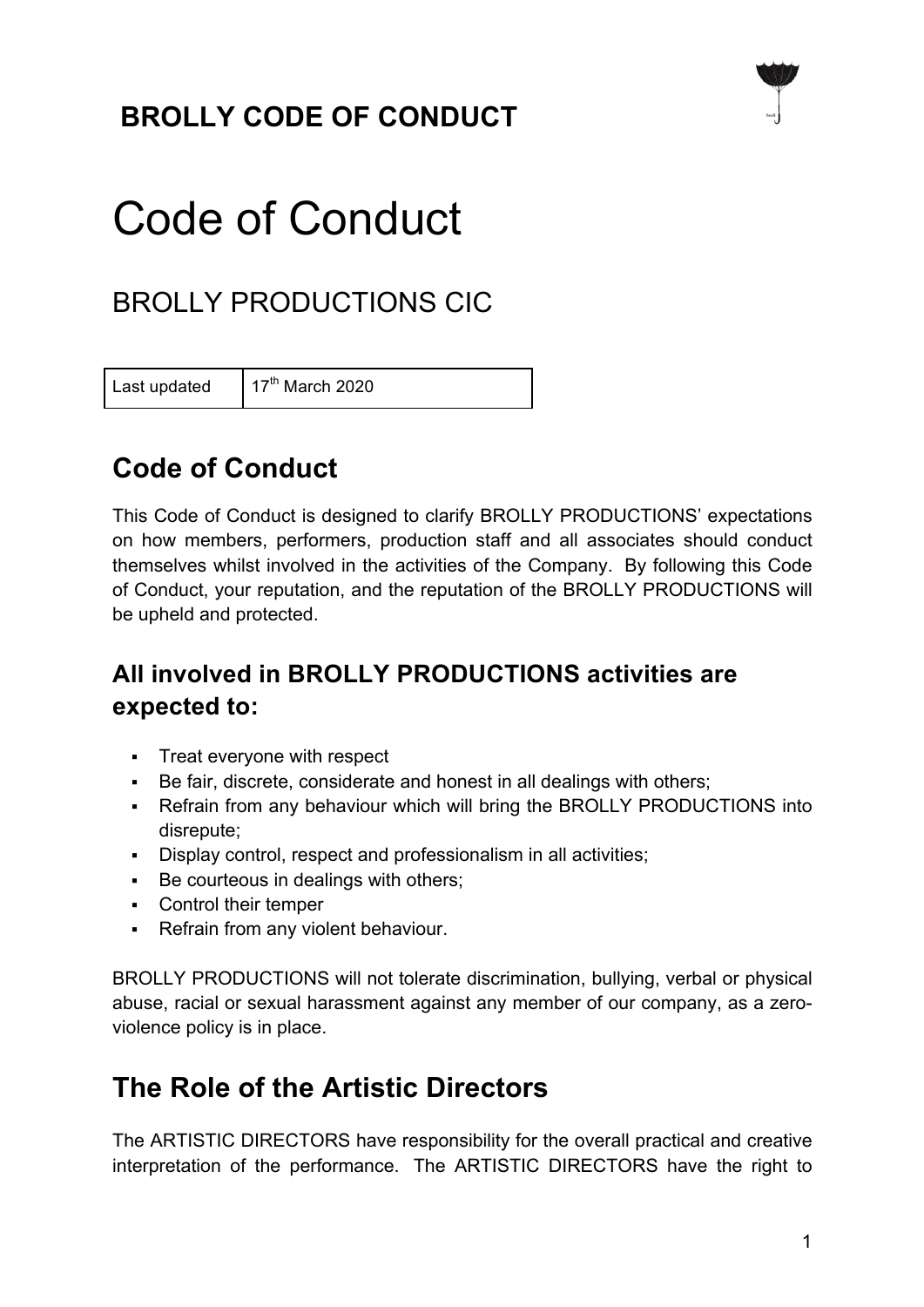

# **BROLLY CODE OF CONDUCT**

select performers and crew and also has the right of dismissal where this Code of Conduct is disregarded. The ARTISTIC DIRECTORS are involved at all stages of the process, from the design and pre-production stages and rehearsal, right through to the final performance.

The ARTISTIC DIRECTORS have ultimate responsibility for the performance. They may be assisted in their role by Associate Directors, a Producer or Production Team, a Production Manager and/or a Stage Manager.

The ARTISTIC DIRECTORS work closely with their creative and production teams, the performers and the producer to create a performance which connects with the audience. They therefore need to be able to coordinate effectively across a wide range of disciplines and with artistic vision.

The ARTISTIC DIRECTORS should:

- § Treat members of their cast with respect
- § Be reasonable in their demands on time, energy and enthusiasm of performers and crew.
- § Teach their cast the principles of theatre etiquette and stage craft and encourage gratification through achievement.

#### **The Role of the Performers and Crew**

All performers (and where appropriate Crew) should:

- Commit themselves to the production and all rehearsals.
- Learn lines as quickly as possible.
- § Co-operate with the production team. Accept the ARTISTIC DIRECTORS advice in the spirit it is given for he/she is ultimately responsible for the performance and sees the production as a whole.
- Be aware that the ARTISTIC DIRECTORS, Stage Manager and Production Manager are the only persons who should direct actors. Performers should not direct other actors in the production.
- Be respectful of the theatre. Please help keep the theatre's appearance clean and professional. Pick up and clean up after yourself.
- § Be responsible and take care of all props and set items (remember that some are borrowed and are not replaceable.)
- Not move anyone's prop without their knowledge and consent.